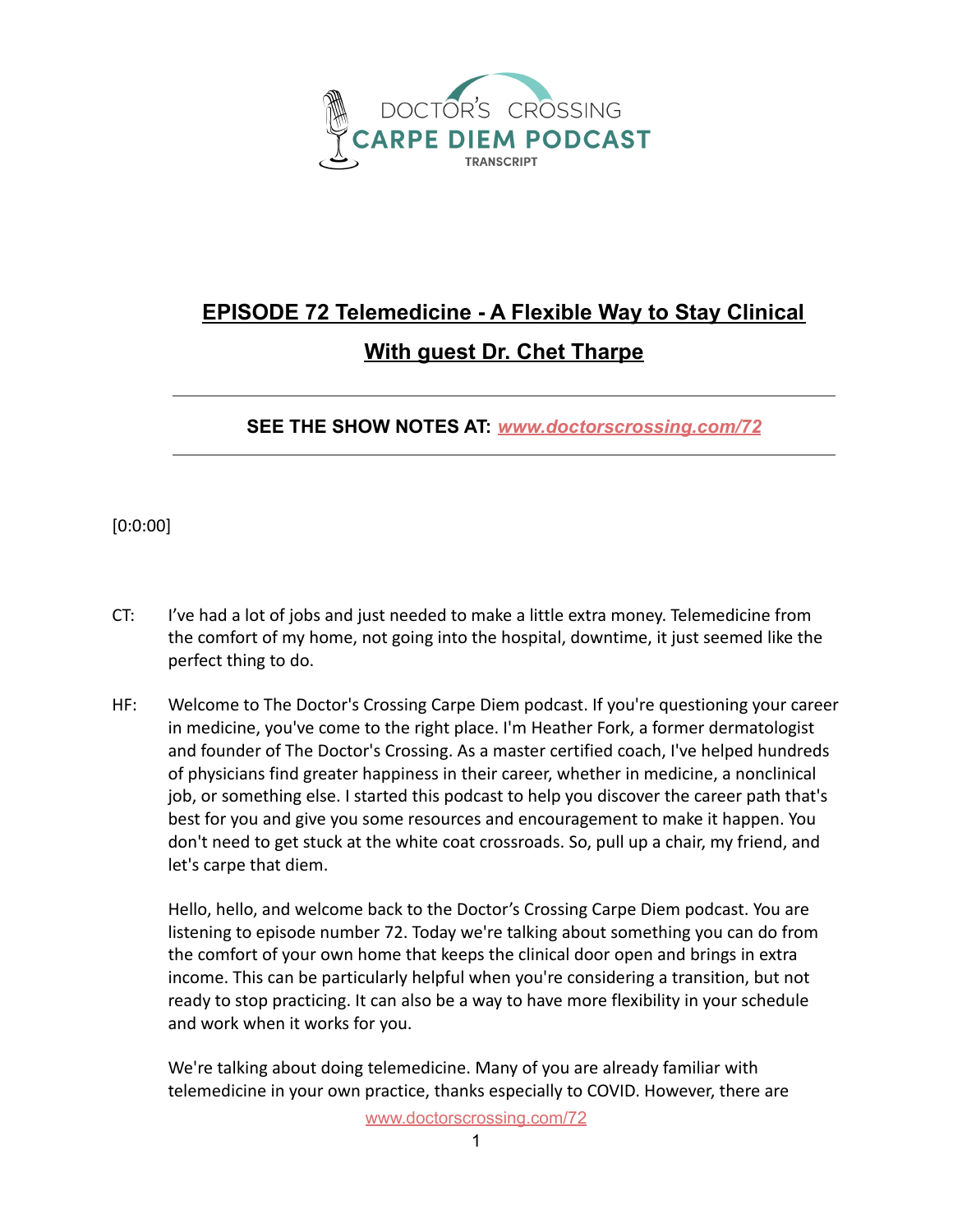

increasing opportunities to do telemedicine aside from an ever-expanding array of interesting companies you can work for.

Our expert guest, Dr. Chet Tharpe has extensive experience doing telemedicine for an impressive variety of companies. In addition to doing telemedicine, he also serves as a consultant to telemedicine companies. Dr. Tharpe did his training in allergy and immunology and practiced in several traditional clinical settings prior to doing telemedicine.

Today, Chet is going to talk to us about the nuts and bolts of doing telemedicine, what kind of companies are out there, how to get started, compensation and other helpful things to know. I am very honored and excited to welcome Dr. Chet Tharpe to the podcast. Hi, Chet.

- CT: Hey, how are you? Thank you for having me here. I'm privileged.
- HF: Oh my gosh. It's my pleasure. Absolutely. And I'd love to just tell the story of how I found you, is that okay?
- CT: Sure, absolutely.
- HF: I really wanted to have a guest who didn't just do telemedicine for one company, but had experience with at least a couple. I went on LinkedIn and I put in the search bar, some different telemedicine company names. And then of course I got some results and pretty quickly Chet just popped out at me because he had worked at not one, not two, not three, but over 10 companies. I'm sure it's more than that. You can tell me how many. But I felt like I had found the needle in the haystack I was looking for. But he didn't know me from Adam. So, I sent him a message and reached out and said I was interested in having him on the podcast. Within I think 30 minutes he got back to me and said, yes, give me some details. And here he is. I want to ask you Chet, you didn't have to respond to my message, you didn't have to say yes. What were you thinking when you saw me reach out?
- CT: Yeah. I love telemedicine. I love talking to people about it. I love just interacting with other physicians. Since I do telemedicine, I've got my phone with me all the time. If I get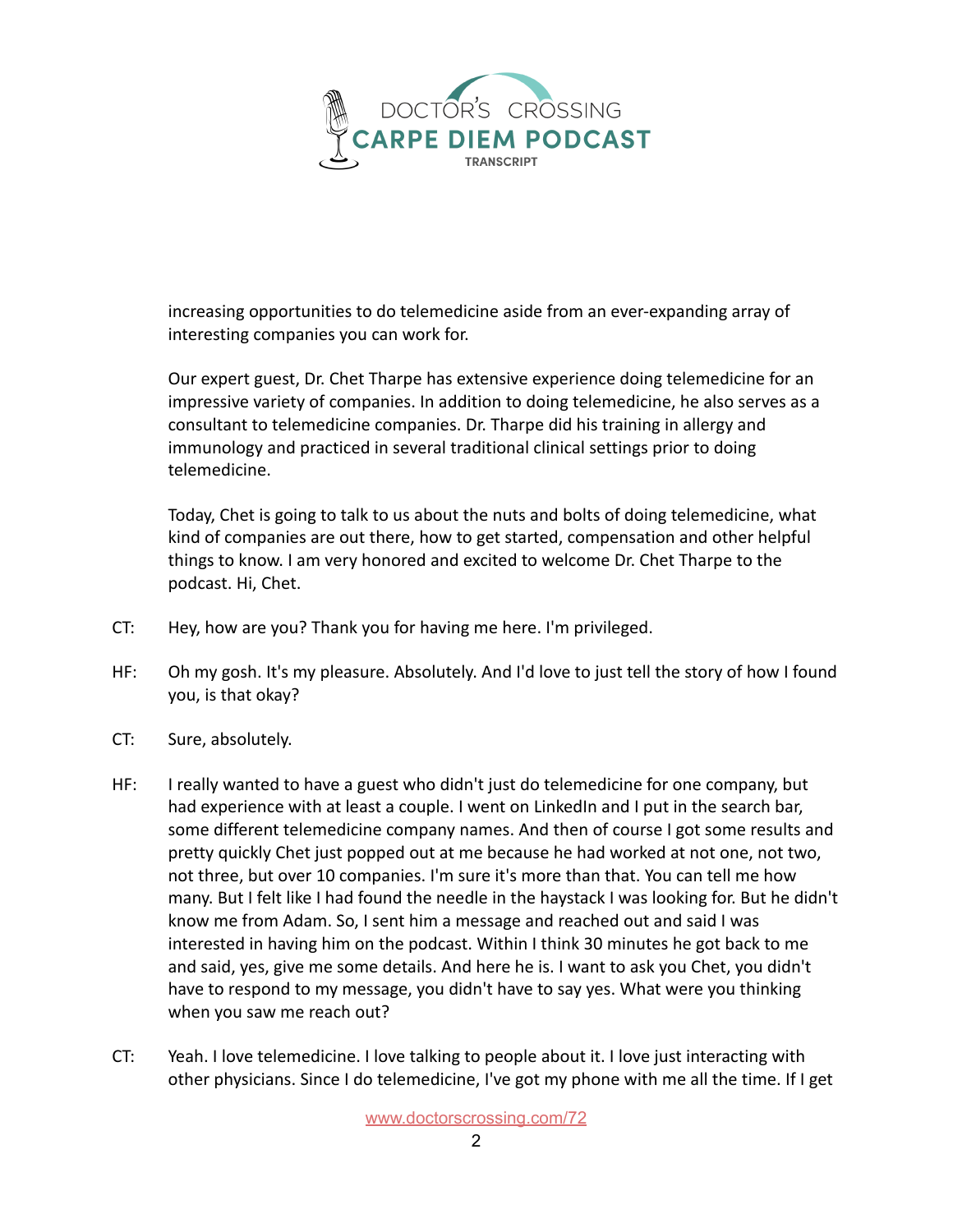

an alert through LinkedIn and if I have a few minutes, which I typically do most of the time, then I can respond and interact. I'm happy that I got your message, I'm happy to be a part of the podcast and share my experiences.

- HF: Where would you like to start? Do you want to take us back to the beginning of how you got into telemedicine?
- CT: Sure, sure. Yeah. I did my residency in internal medicine fellowship in allergy immunology, and I started my private practice in Florida. I joined a private practice in 2015, and at that time it was just kind of building up. It was building up my patient base and their days that I only saw a few patients here and there. And so, I needed to make some extra money. I had some loans and I Googled telemedicine or Googled other ways for physicians to make supplemental income. Telemedicine popped up. And at that time, Teladoc and Amwell were a few big ones that I latched onto.

This was in 2015 and I just did it during my downtime from private practice and really enjoyed it. It was a great way to see patients. At that time, I was only licensed in Mississippi and Florida. And so, telemedicine was new and I wasn't seeing a lot of patients. When patients would pop up into a virtual waiting room, I was able to see them. And yeah, like I said I really enjoyed it.

I've always been one of those that's had a variety of jobs. I was also doing some hospital shifts on the weekend. I have a few kids. I've had a lot of jobs and just needed to make a little extra money. Telemedicine from the comfort of my home, not going into the hospital, downtime, just seemed like the perfect thing to do and to get involved in.

- HF: Yeah, you were one of the earlier adopters and you obviously liked it because you did more of it. And how did you decide to expand the variety of companies that you were working for?
- CT: Yeah. I had really great experiences with both Teladoc and Amwell. I just started doing job searches online to see what else was out there. I found these cool gigs with Teladoc and Amwell. And still to this day one of the companies I use for job search is just a free Indeed sort of email blast about telemedicine and virtual opportunities. And so, literally through indeed.com I have found almost all of the gigs that I've done. Some I really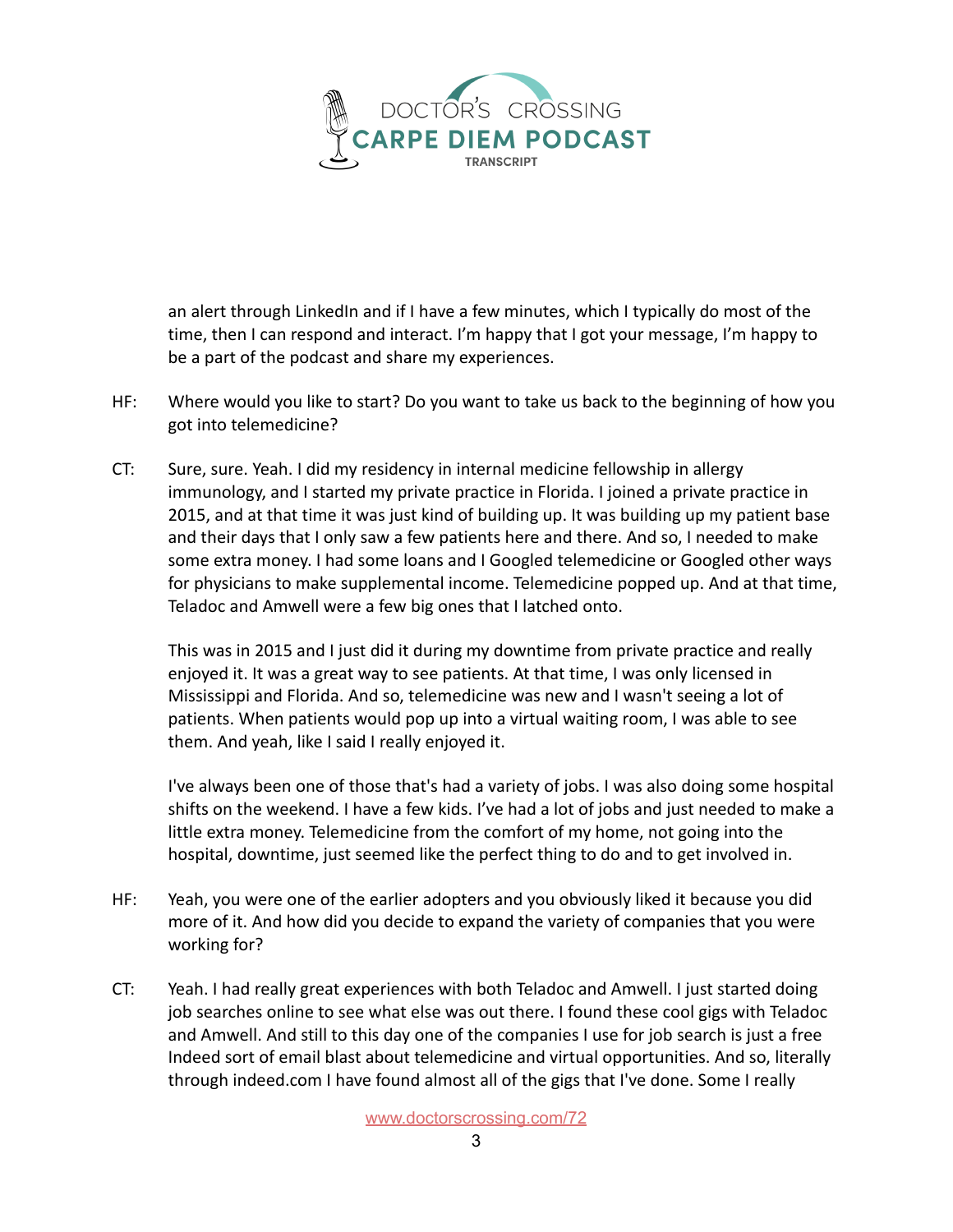

enjoy, some not so much. A lot of it just depends on your comfort level, but that's kind of how I found most. And to this day, I still look at opportunities and evaluate, "Would I like to work for them or collaborate with that company or consult for that company?" That's kind of how I found a lot of them.

- HF: For the listeners, are you still practicing clinically in terms of a physical practice where you're seeing patients in person?
- CT: I am not. I am not in clinical practice. I actually broke away from clinical practice in July of 2019. I was doing the private practice world, and telemedicine, I just really enjoyed it. I loved the freedom of it. I started doing it on the weekends and then I started having a shortage of patients because I was only licensed in Mississippi and Florida at the time. I started expanding my licensure through the IMLCC, which I believe roughly now you can get close to 30 licenses through the Interstate Medical Licensing Compact.

And as I went through that process and got more state licenses, I saw my virtual waiting room just kind of explode. And I also saw that those Indeed job searches opened up for me because a lot of times these companies will look for someone licensed in a certain state. Or nowadays they're looking to do telemedicine, companies want multi-state licensed physicians.

And so, that just really opened up what I could do and I was able to really make a nice living, not doing the clinic work, and just really focusing on telemedicine and a variety of opportunities and went for it.

- HF: You make a really good point, Chet, about how having additional licenses is really helpful. How many licenses do you actually have?
- CT: Currently I have 47 state licenses, plus DC. I've got a few more that are still pending to kind of round it all out.
- HF: I think that's going to be a Guinness book of world records.
- CT: I definitely have four or five colleagues that have all 50. So, I'm striving to be like them.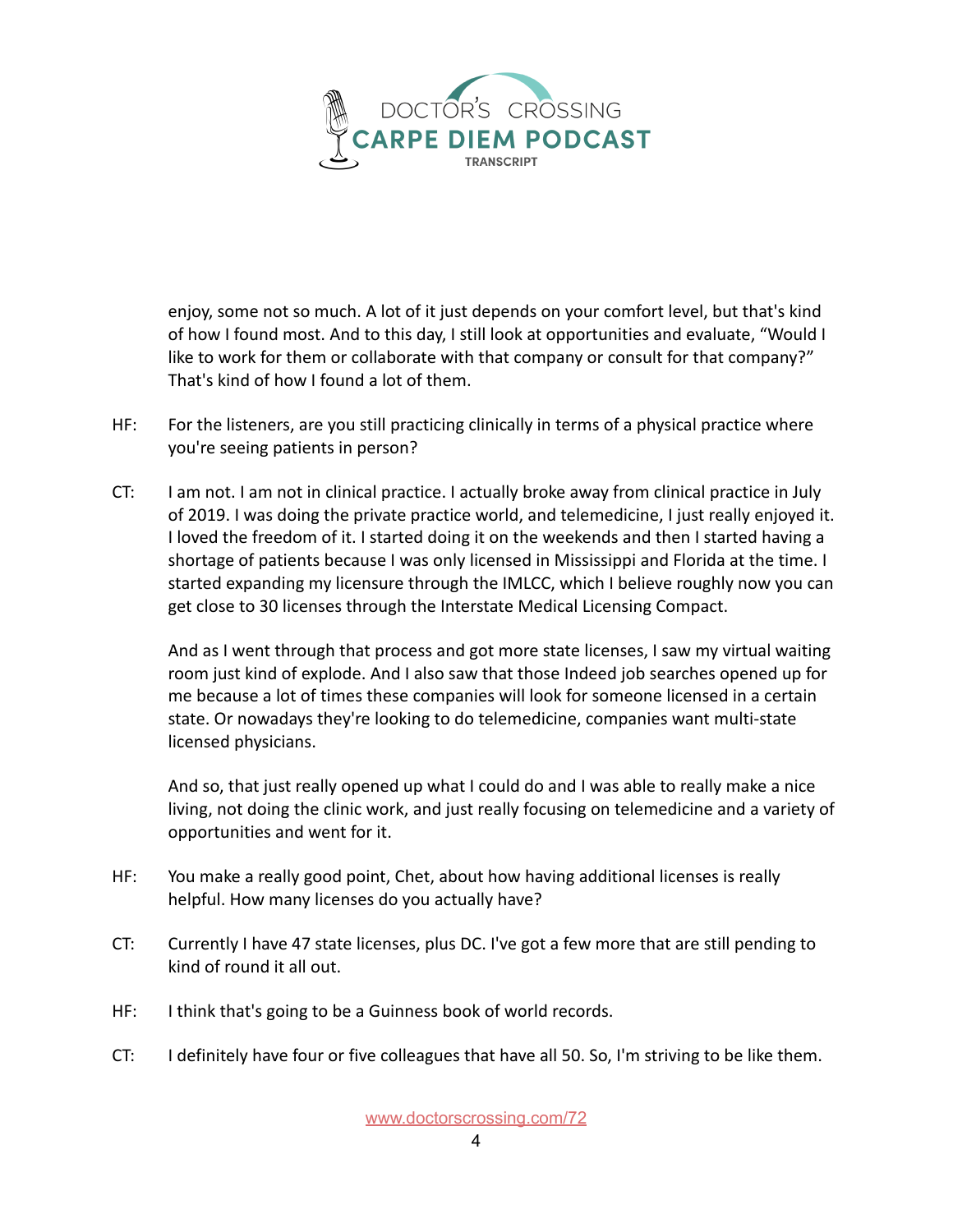

- HF: Oh, well, you should get a medal, some kind of plaque when you get those. Let's do a little Q&A that physicians might have these questions when they're considering telemedicine. A common question that I hear coming up is this discomfort around making decisions when you can't put your hands on the patient, you can't listen with your stethoscope and it feels risky to them.
- CT: Depending on what the patient presents with most physicians will agree that the history is probably the most important thing. Obviously, you can get a really good history with telemedicine. And in the physical exam, depending on what the condition is and what is going on with the patient, you could probably get a fairly good physical exam and have a really good idea of what's going on. But if you are unsure, you could absolutely refer patients.

A lot of times when patients reach out for telemedicine, regardless of what the condition is, they just want advice. And so, you do what you're comfortable with. I do not feel at all, and I've never felt like I've had to treat every single patient. And your comfort level far as treating patients via telemedicine without physically touching them, that just grows. That just grows over time. Things will change regarding what you're comfortable with and what you're not.

- HF: When a physician starts with a company, do they get some training, some guidance? Is there someone they can ask questions of?
- CT: Absolutely. Most companies have protocols of what you treat, what you don't treat in certain parameters regarding the conditions that are treated. For example, some of the big companies will outline acute upper respiratory infections and how these should be treated without antibiotics. We need to try to potentially avoid steroids as much as possible, oral steroids, systemic steroids, as much as possible and what you could prescribe, or maybe refills. Is a two-week refill okay? Or a 30-day refill okay?

That's one reason that patients utilize a lot of telemedicine for refill opportunities because they can't get in, or lately they've been concerned about COVID. You don't want to just willy-nilly send in a year of refills without a patient being examined. But yeah, these companies will have protocols and it gives you a safety net and a guide as to what you do and what you shouldn't do.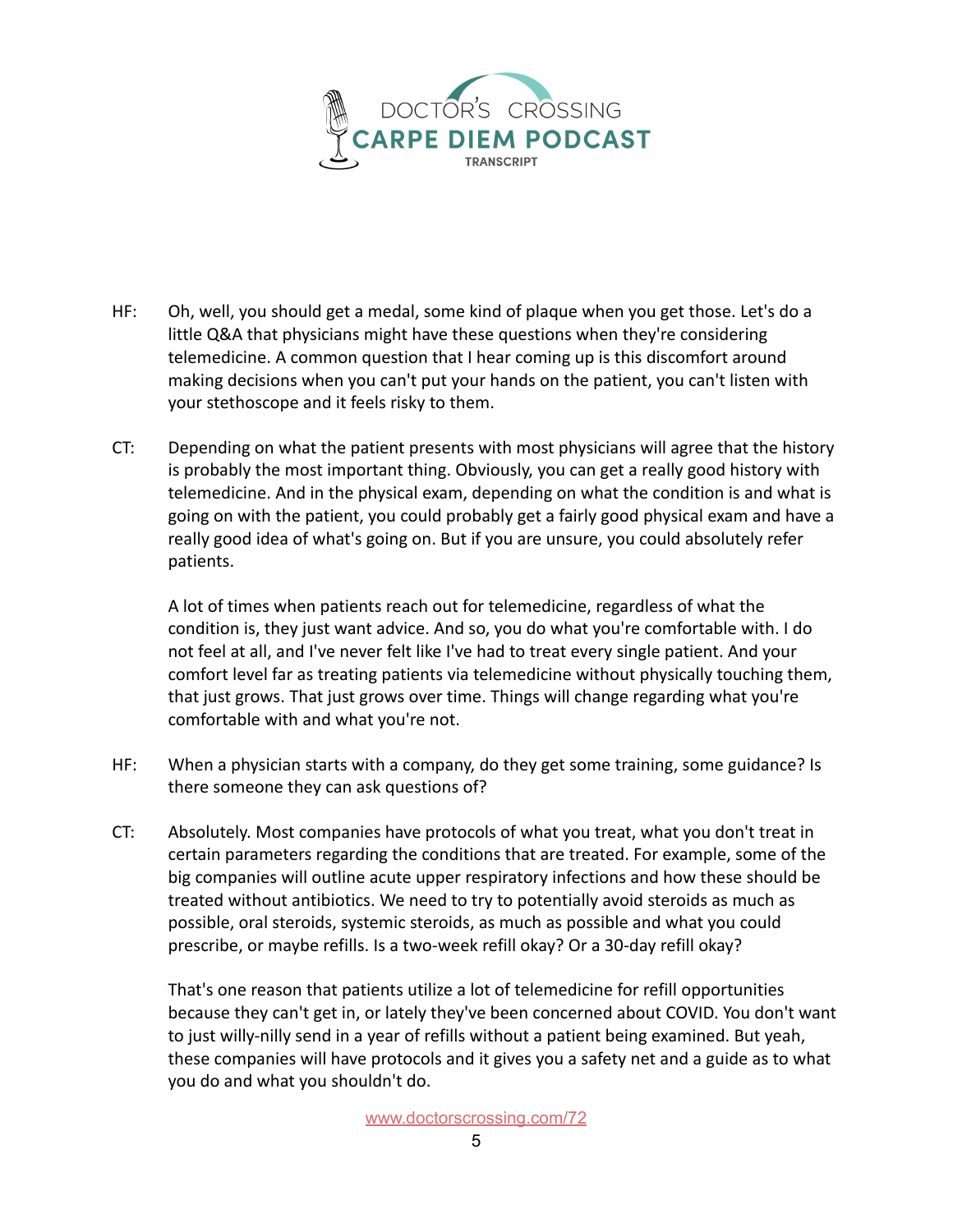

- HF: Yeah. We tend to like guidelines and we want to practice evidence-based medicine. Now, a physician may be doing something that's in their specialty. They might be family medicine. And so, they're doing a lot of these more urgent care type calls, common things. You've obviously worked for a lot of companies. My guess is that these weren't all allergy and immunology type patients. Can you talk a little bit about a physician doing something that's different from the regular medical scope?
- CT: Sure, sure. I started with Teladoc and Amwell, which were classic urgent care companies. And I only saw adults because I'm internal medicine trained. I really enjoyed that and then I learned more about men's health. When you think about men's health, you think about erectile dysfunction, premature ejaculation, and hair loss. And these were things that I did a little bit of in training, but not too much. I got a lot of training.

The first company that I worked for in the men's health space was Roman, an amazing company. They have really great protocols. They taught me a lot. And I learned that if you screen the right patients, you get the right history, you just don't need a physical exam to treat these patients appropriately.

The beauty of the men's health space and even the women's health space is that a lot of people need help with some of these really tough conditions. So, they're too scared to see a physician in person or talk to a physician in person regarding some sensitive medical conditions like erectile dysfunction. That's one area that I've really learned a lot over the years.

I started working with Roman in 2019. I don't currently work for them, but I work with similar companies and I really enjoy managing men's health. It gives me a lot of satisfaction because you can really help these patients greatly.

HF: That's an excellent point that you bring up is that people may be more comfortable going on a telephone call versus getting in their car, going to an office where they're seeing other people and having to talk to more than one person about this problem. That privacy can be a real benefit of telemedicine, not to mention the convenience. I love doing telemedicine calls when I have to go to the primary care physician. It just saves you so much time. It's usually five or 10 minutes versus over an hour.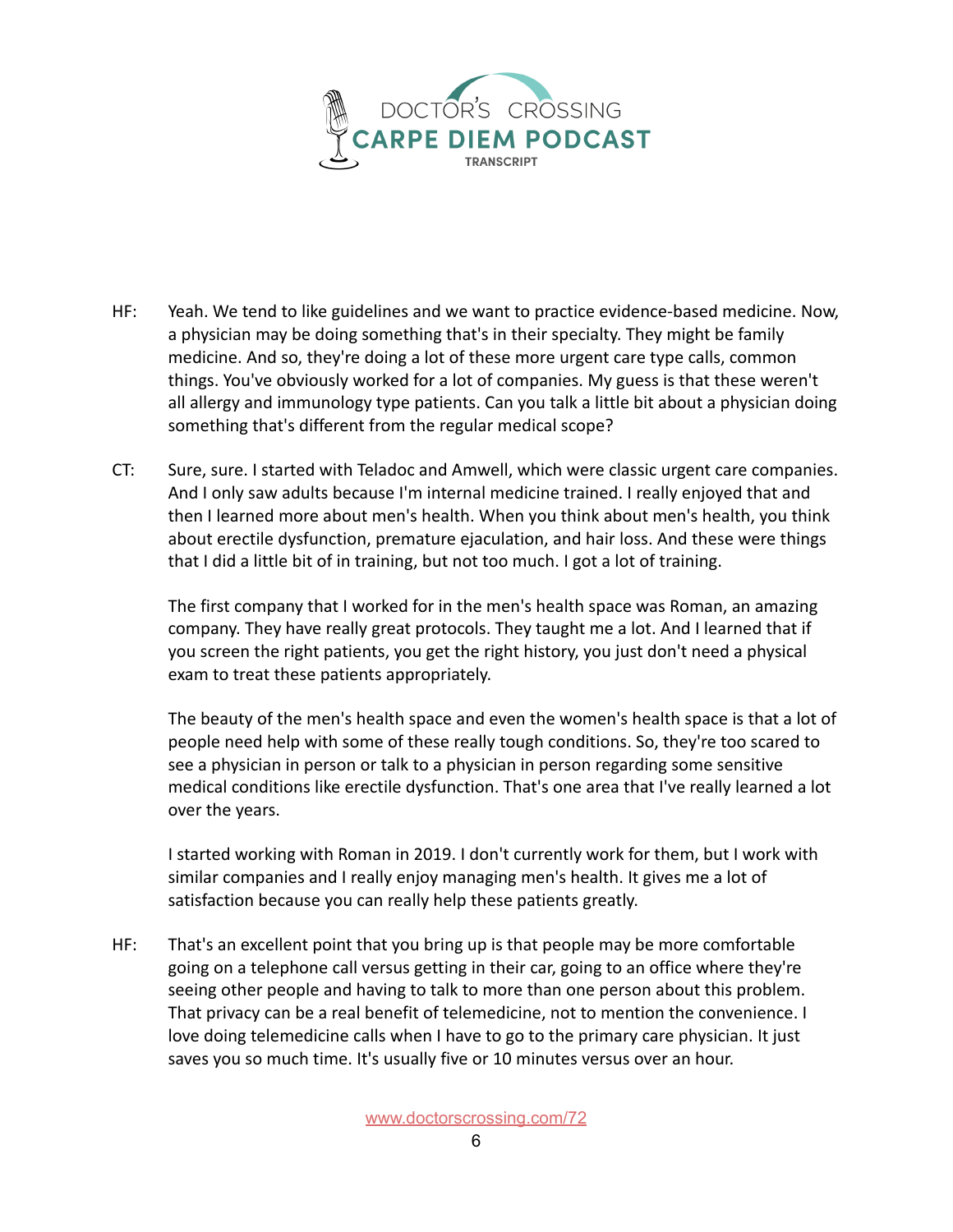

- CT: Absolutely. Yeah. With a click of a button, you can see a clinician. It's amazing.
- HF: It's a great use of technology. What are some other areas in telemedicine that are springing up for physicians to consider?
- CT: Yeah. There are definitely a lot of different utilization review chart review companies that you can work for. I've really enjoyed working in that aspect and helping other physicians get medications approved and things like that. That's something you can consider doing. You can collaborate with other clinicians. That's PAs and NPs, who are also doing telemedicine. You can sort of leverage your knowledge and work with them and teach them and look over their charts. And I enjoy teaching. That has been a lot of fun. There are just so many different things that can be done. Just a lot of opportunities.
- HF: Yeah. Those are different things physicians can do in sort of the nonclinical realm. What are some other telemedicine companies in terms of different types of clinical offerings that they're giving besides the more traditional ones?
- CT: Sure. Yeah, you can work in thyroid health. You can work in mental health. You can work with chronic conditions and help patients manage diabetes or hypertension. There is just really a plethora of opportunities. My company, Curex, we're starting to do longitudinal management of asthma and working with spirometers at home and ways that we can track the usage of patients' inhalers, which is how you adjust asthma medications. There is an absolute plethora of opportunities in the telemedicine space in almost any specialty.
- HF: I think that's fascinating and I'm sure it's just going to increase over time because it's such a great model and it saves patients money. It saves companies money. Speaking of money, can you talk a little bit about the compensation, the range in telemedicine?
- CT: Sure, sure. Your typical urgent care consultation, typically you get paid like per diem. You're looking at roughly between \$20 and \$30 per consult. You can also work for companies where they pay you hourly. You obviously do what you can do in an hour. And those are going to run probably in the \$100 to \$130 range. That's kind of a rough estimate.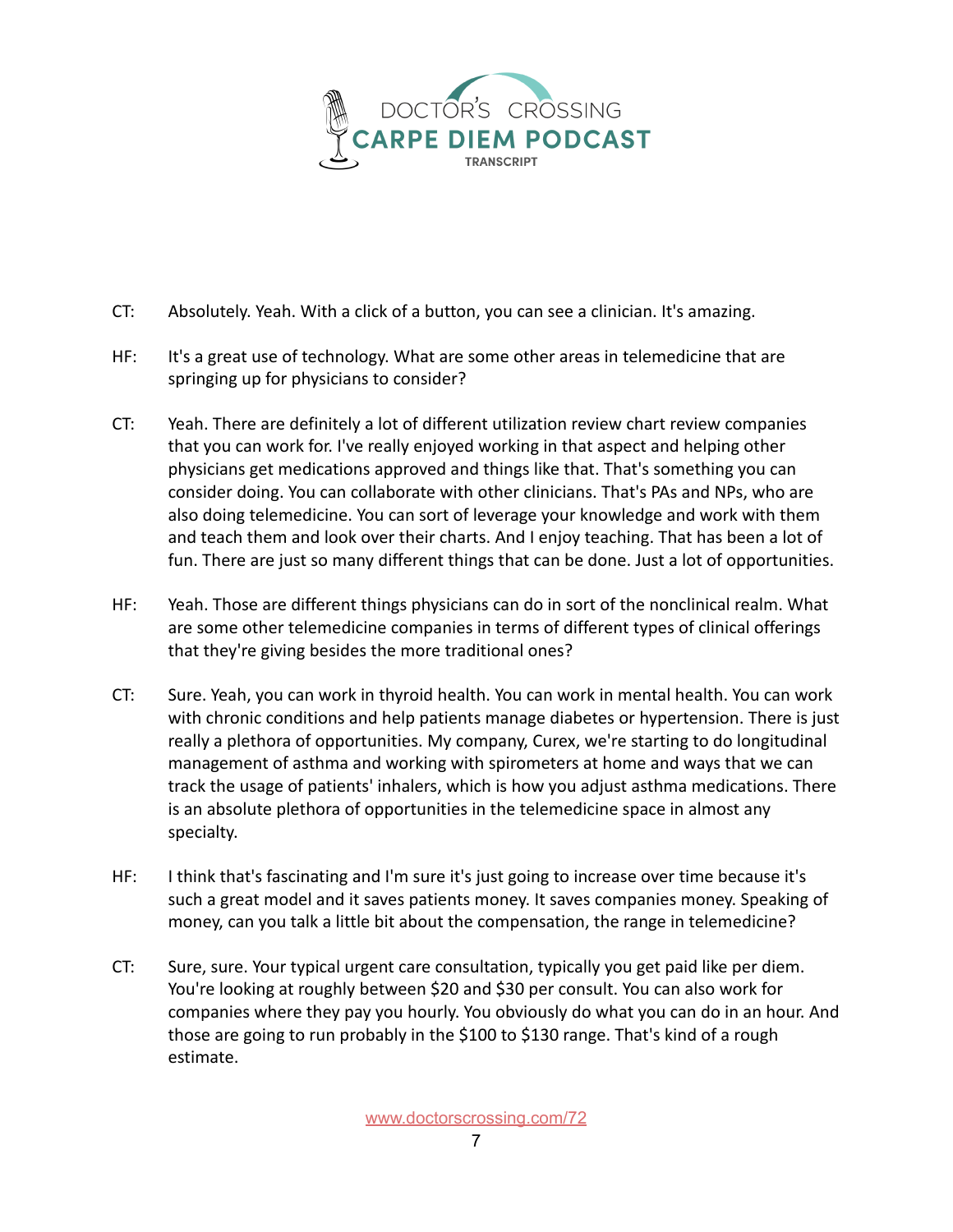

Now there are some companies that I work for that may really need, let's say, a clinician in a certain state for a certain patient, and they may pay me up to \$100 a consult if they desperately need help. It can have a pretty wide range of benefits.

- HF: I've heard physicians who do telemedicine full-time and they might be an independent contractor so they're working for multiple companies, but it's their full-time gig, talk about how they've been able to replace that primary care salary and then some by just being very efficient too, with how they work.
- CT: Yes, absolutely. When I went out to do telemedicine on my own in 2019, my goal was to completely replace my income. And thankfully, I was able to do that. And that's one of the reasons why I had so many jobs. I was kind of a hustler working for different companies trying to figure out which ones I liked, which ones I didn't, which ones I was most efficient at, which ones I really liked their protocols and I felt just comfortable practicing on their platforms.

That's just the benefit of just trying a bunch of different companies. And you spend a couple weeks to a month there and time invested to learn the company's platform and how they do things. But you find the ones that you like and you find the ones that you're most efficient at and you can absolutely replace income doing telemedicine full time. Absolutely.

- HF: And that's great that you as a specialist were able to replace your income. I'm sure that's encouraging. You're already leading us into the next question I wanted to ask, which is how do you choose a good company to work for? And it sounds like some of it is trial and error. You get started, you'd see how you do. But when a physician hasn't yet worked for a company, what are some things they could look at to do that vetting?
- CT: You're right, Heather. A lot of it really is trial and error. You typically get onboarded with their platform and you see how user friendly or how much you like navigating their EMR. Each of these companies will have their own EMR. And you'll obviously learn what they require and what you feel comfortable with. A lot of it is jumping in and then seeing, "Well, how long are these consultations going to take me? Do I feel comfortable prescribing? Do I feel comfortable with their protocols? Do I truly feel comfortable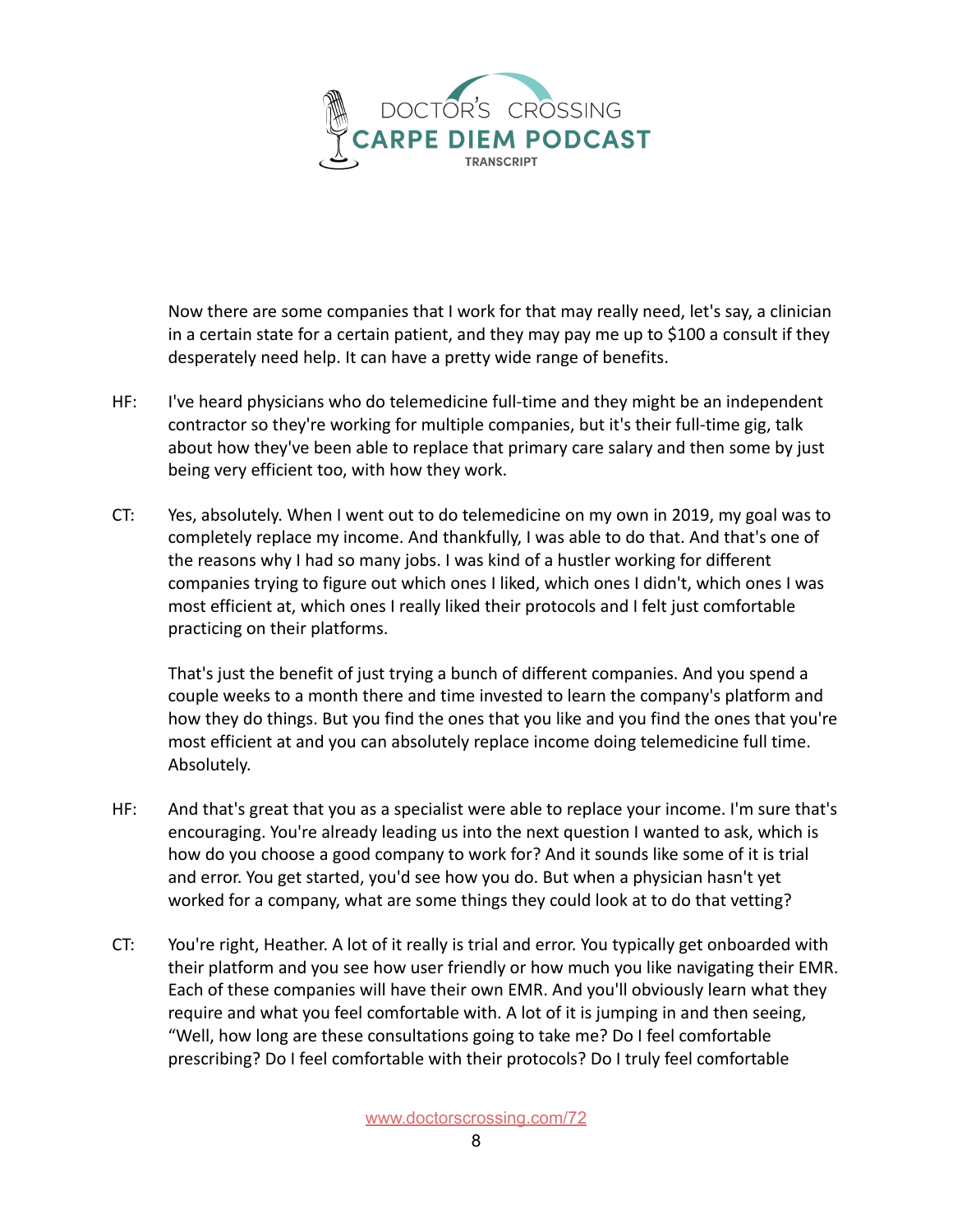

managing patients?" Sort of with this rubric that they give, which is their clinical protocol and how to manage and how to address patients with certain conditions.

And there have been companies that I've worked for that it hasn't worked for me. I'm not knocking the way they do things, but it didn't feel right. And there are some companies that I've worked for where it's like, "Okay, this makes sense. This is good medicine. I feel good doing this. I feel like I'm really helping people."

Those are just kind of some big things. A lot of times you'll see that on the front end when you apply and they reach back out to potentially give you a job offer, you'll go through that with them. What conditions do they treat? How do they treat it? What kind of patients do they treat? Who they don't treat.

I also look for things like non-competes. I don't like getting put in a box and I don't like non-compete contracts very much. I avoid companies that have strong non-competes. I also choose companies that have malpractice policies. I think that's extremely important as well that they're protecting us. Those are definitely some things that I look for.

- HF: Those are fantastic tips really. You gave a hostof different things to think about and consider. And I was going to ask you about malpractice so thanks for mentioning that. I think if you're an independent contractor, you really want the company to be providing that, not having to do it for yourself.
- CT: Yeah, absolutely. Actually, I do have my own policy that a company that I've found on Indeed, they needed a physician who had their own malpractice policy and I didn't have one at the time. And so, they said, "Well, great, we'll help you set one up." And now I've had it for a few years. And it is not cheap covering all the states that I'm in, but it was just a great perk of working with one of these telemedicine companies.
- HF: Oh, interesting. Before we go on, because I want to ask you a few more questions. I want to just take a short break and we'll be right back.

It makes me happy to share free information with you, such as this podcast. If you'd like to have additional free content, you can go to the Doctor's Crossing website and check out the freebie tab at the top of the page. Here, you can access a downloadable career transition starter kit as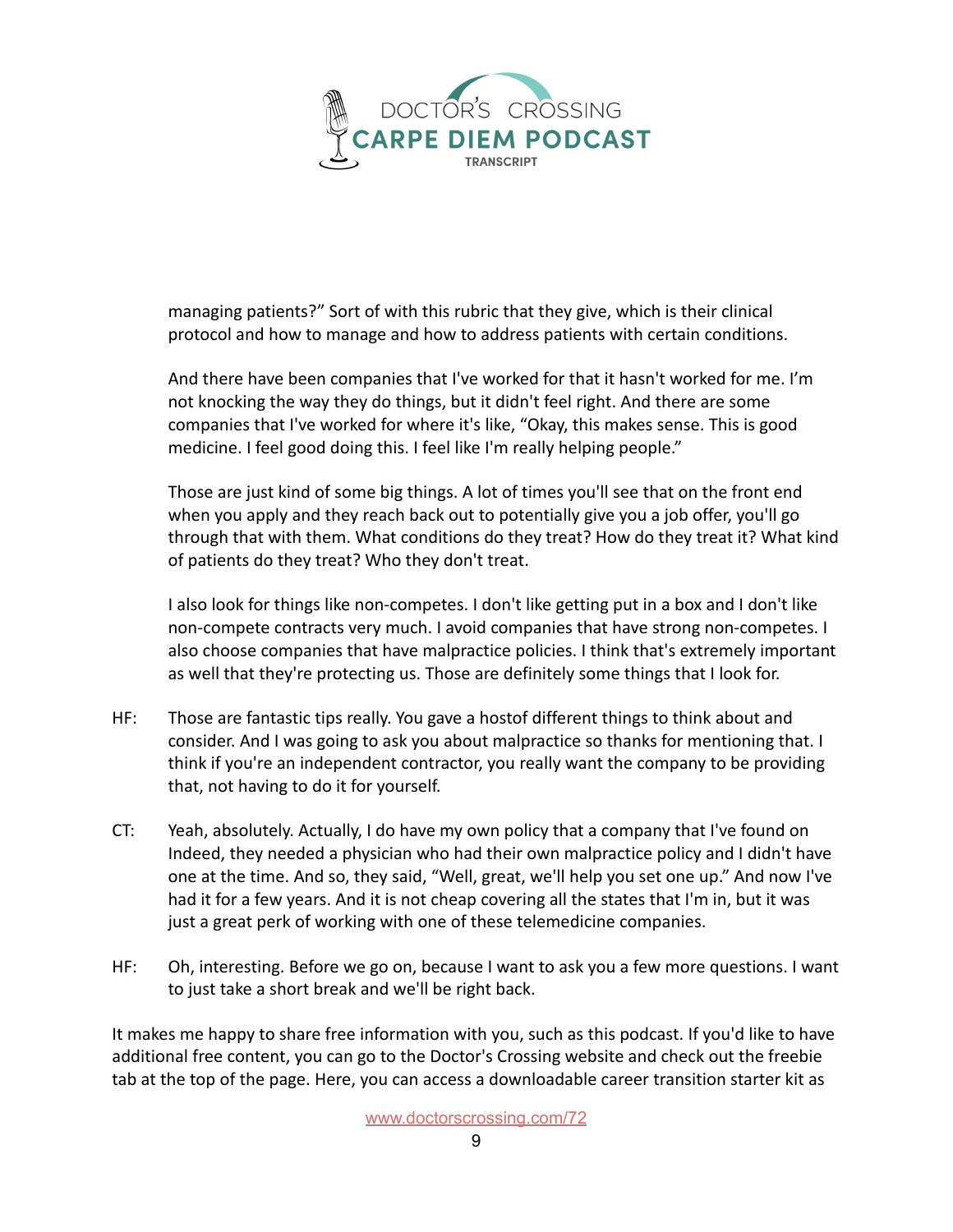

well as guides on topics such as interview prep, resumes, chart, review, telemedicine, pharma, and medical writing, with more on the way.

If this sparks your interest, you can find these resources under the freebie tab at doctorscrossing.com. Now back to our podcast.

Alright, we are here with Dr. Chet Tharpe and we've been talking about doing telemedicine. Now, is there anything you think I haven't asked you that would be important for our listeners to know? I know we could go on for hours, but when you think about what we've already discussed.

CT: I think the most important thing in telemedicine, especially if you want to make this a full-time gig, but if you want to really supplement your income, it's going to be expanding your state licensure. And that can be really scary because it's expensive. It is expensive to go out of pocket and to just spend the time getting the state licenses. There are forms to fill out. You've got to get references in a lot of states.

It's tough but once you get licensed in a state that will make you so much more attractive to these companies and just allow you to do so much more. That is probably key or the most key thing that you can do. And I would start with the Interstate Medical Licensing Compact, because just through one application, you can get close to 30 licenses really fast. That would be a great place to start.

And then you definitely want to have big states like New York, California, Texas, Florida. Those are going to provide the most telemedicine patients for you. Those are the ones that I had when I decided to go out on my own and they've served me well. They've definitely served me well.

HF: I'm so glad you mentioned this because I'm sure physicians were wondering like, "Well, if I can only get a couple licenses, what should I do?" And I will link to that Interstate Licensing Compact in the show notes. And I also want to mention that I have a freebie, which lists a whole bunch of telemedicine companies and you can get that by going to the doctorscrossing.com website and just hit the freebie tab at the top and you can download that telemedicine guide. I'll make sure that Chet has looked at this to see some companies that I might need to add.